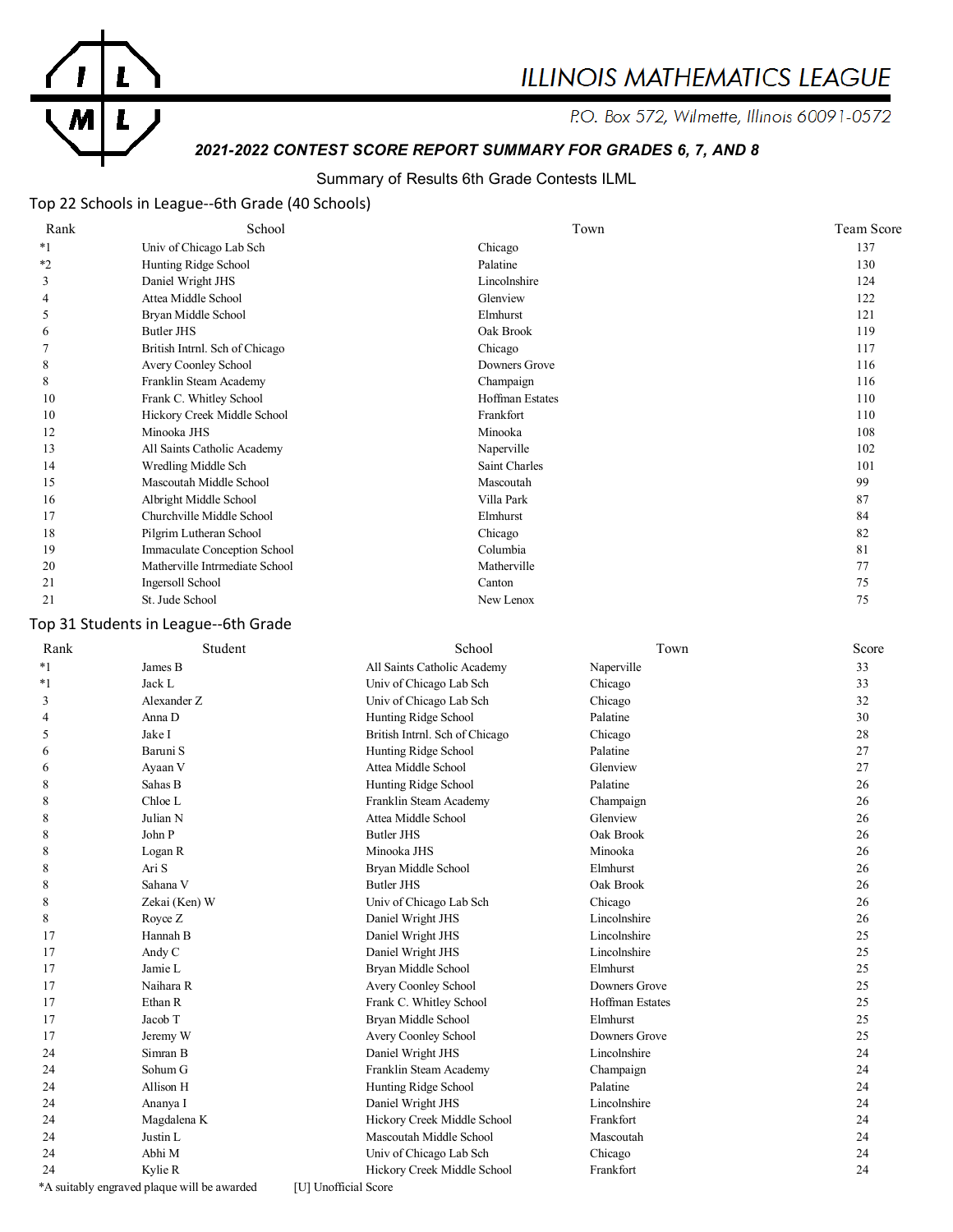# Summary of Results 6th Grade Contests ILML Regional Standings

### **Adams, Champaign, Fulton, Grundy, Kane, Kendall, Knox, Lake, Mercer, Monroe, Peoria, Saint Clair, Sangamon, Tazewell, Will**

Top Schools in Region

| Rank | School                      | Town         | Team Score |
|------|-----------------------------|--------------|------------|
| $*1$ | Daniel Wright JHS           | Lincolnshire | 124        |
|      | Franklin Steam Academy      | Champaign    | 116        |
|      | Hickory Creek Middle School | Frankfort    | 110        |
|      | Minooka JHS                 | Minooka      | 108        |

Top Students in Region

| Rank | Student  | School                 | Town         | Score |
|------|----------|------------------------|--------------|-------|
|      | Chloe L  | Franklin Steam Academy | Champaign    | 26    |
|      | Logan R  | Minooka JHS            | Minooka      | 26    |
|      | Royce Z  | Daniel Wright JHS      | Lincolnshire | 26    |
| 4    | Hannah B | Daniel Wright JHS      | Lincolnshire |       |
|      | Andy C   | Daniel Wright JHS      | Lincolnshire |       |

### **Cook CH, Cook NE, Cook NW, Cook SE, Cook SW**

#### Top Schools in Region

| Rank | School                         | Town     | Team Score |
|------|--------------------------------|----------|------------|
|      | Univ of Chicago Lab Sch        | Chicago  | 137        |
|      | Hunting Ridge School           | Palatine | 130        |
|      | Attea Middle School            | Glenview | 122        |
|      | British Intrnl. Sch of Chicago | Chicago  | 117        |

# Top Students in Region

| Rank | Student     | School                         | l own    | Score |
|------|-------------|--------------------------------|----------|-------|
|      | Jack L      | Univ of Chicago Lab Sch        | Chicago  | 33    |
|      | Alexander Z | Univ of Chicago Lab Sch        | Chicago  | 32    |
|      | Anna D      | Hunting Ridge School           | Palatine | 30    |
| 4    | Jake I      | British Intrnl. Sch of Chicago | Chicago  | 28    |

#### **Du Page**

# Top Schools in Region

| Rank | School                      | Town          | <b>Team Score</b> |
|------|-----------------------------|---------------|-------------------|
| $*1$ | Bryan Middle School         | Elmhurst      | 121               |
|      | Butler JHS                  | Oak Brook     | 119               |
|      | Avery Coonley School        | Downers Grove | 116               |
|      | All Saints Catholic Academy | Naperville    | 102               |

| Rank | Student  | School                      | Town       | Score |
|------|----------|-----------------------------|------------|-------|
|      | James B  | All Saints Catholic Academy | Naperville | ر ر   |
|      | John P   | Butler JHS                  | Oak Brook  | 26    |
|      | Ari S    | Bryan Middle School         | Elmhurst   | 26    |
|      | Sahana V | Butler JHS                  | Oak Brook  | 26    |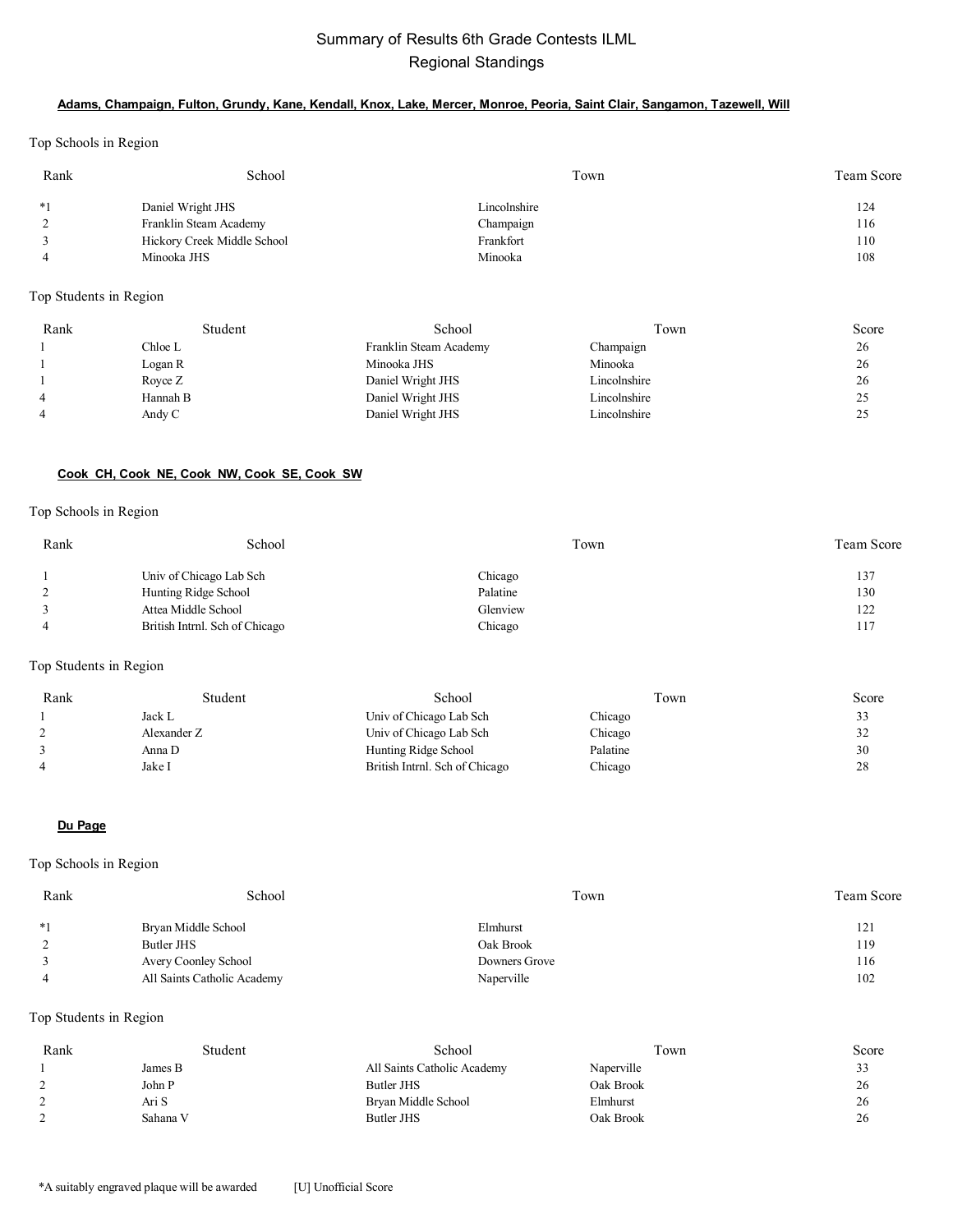# Summary of Results 7th Grade Contests ILML

# Top 23 Schools in League--7th Grade (39 Schools)

| Rank    | School                         | Town                   | Team Score |
|---------|--------------------------------|------------------------|------------|
| $*1$    | Plum Grove JHS                 | <b>Rolling Meadows</b> | 159        |
| $*_{2}$ | Daniel Wright JHS              | Lincolnshire           | 141        |
| $*_{2}$ | Univ of Chicago Lab Sch        | Chicago                | 141        |
| 4       | British Intrnl. Sch of Chicago | Chicago                | 136        |
| 5       | Avery Coonley School           | Downers Grove          | 135        |
| 6       | Attea Middle School            | Glenview               | 121        |
|         | Butler JHS                     | Oak Brook              | 115        |
| 8       | Bryan Middle School            | Elmhurst               | 113        |
| 9       | Minooka JHS                    | Minooka                | 107        |
| 10      | Churchville Middle School      | Elmhurst               | 106        |
| 11      | Hickory Creek Middle School    | Frankfort              | 103        |
| 12      | Wredling Middle Sch            | Saint Charles          | 101        |
| 13      | All Saints Catholic Academy    | Naperville             | 98         |
| 14      | Glenwood Middle School         | Chatham                | 95         |
| 15      | Liberty JHS                    | New Lenox              | 93         |
| 16      | Pilgrim Lutheran School        | Chicago                | 91         |
| 17      | Ingersoll School               | Canton                 | 89         |
| 18      | St. Jude School                | New Lenox              | 85         |
| 19      | Prairie JHS                    | Alsip                  | 83         |
| 20      | Pleasantdale Middle School     | Burr Ridge             | 78         |
| 21      | Immaculate Conception School   | Columbia               | 76         |
| 21      | St. Vincent De Paul Sch        | Peoria                 | 76         |
| 23      | Saratoga School                | Morris                 | 75         |

# Top 31 Students in League--7th Grade

| Rank    | Student         | School                         | Town                   | Score |
|---------|-----------------|--------------------------------|------------------------|-------|
| $*_{1}$ | Leroy J         | Plum Grove JHS                 | Rolling Meadows        | 35    |
| $*1$    | Eric Z          | Daniel Wright JHS              | Lincolnshire           | 35    |
| 3       | Erik M          | Univ of Chicago Lab Sch        | Chicago                | 34    |
| 3       | <b>TINSON X</b> | Univ of Chicago Lab Sch        | Chicago                | 34    |
| 5       | Haydn C         | Churchville Middle School      | Elmhurst               | 33    |
| 5       | Avyay K         | Plum Grove JHS                 | <b>Rolling Meadows</b> | 33    |
|         | Avirag H        | Plum Grove JHS                 | Rolling Meadows        | 32    |
| 8       | Daniel G        | British Intrnl. Sch of Chicago | Chicago                | 30    |
| 8       | Brandon K       | Avery Coonley School           | Downers Grove          | 30    |
| 8       | Ekansh M        | Attea Middle School            | Glenview               | 30    |
| 8       | Atharva N       | <b>Butler JHS</b>              | Oak Brook              | 30    |
| 8       | Polina V        | British Intrnl. Sch of Chicago | Chicago                | 30    |
| 8       | Justin Z        | Plum Grove JHS                 | <b>Rolling Meadows</b> | 30    |
| 14      | Melissa Y       | Plum Grove JHS                 | Rolling Meadows        | 29    |
| 15      | Liam D          | Churchill JHS                  | Galesburg              | 28    |
| 15      | Charlotte O     | Avery Coonley School           | Downers Grove          | 28    |
| 17      | Edward J        | Avery Coonley School           | Downers Grove          | 27    |
| 17      | Rishab K        | Daniel Wright JHS              | Lincolnshire           | 27    |
| 17      | Ethan W         | Daniel Wright JHS              | Lincolnshire           | 27    |
| 20      | Daniel L        | Daniel Wright JHS              | Lincolnshire           | 26    |
| 20      | Harrison R      | British Intrnl. Sch of Chicago | Chicago                | 26    |
| 20      | Max V           | British Intrnl. Sch of Chicago | Chicago                | 26    |
| 20      | Claire W        | Daniel Wright JHS              | Lincolnshire           | 26    |
| 20      | Aiden Y         | Univ of Chicago Lab Sch        | Chicago                | 26    |
| 20      | Edwin Z         | Daniel Wright JHS              | Lincolnshire           | 26    |
| 26      | Cyrus D         | Avery Coonley School           | Downers Grove          | 25    |
| 26      | Sophia H        | Univ of Chicago Lab Sch        | Chicago                | 25    |
| 26      | Vivien L        | Churchville Middle School      | Elmhurst               | 25    |
| 26      | Michael M       | Saratoga School                | Morris                 | 25    |
| 26      | Jaxson P        | Hickory Creek Middle School    | Frankfort              | 25    |
| 26      | Lincoln R       | Avery Coonley School           | Downers Grove          | 25    |
|         |                 |                                |                        |       |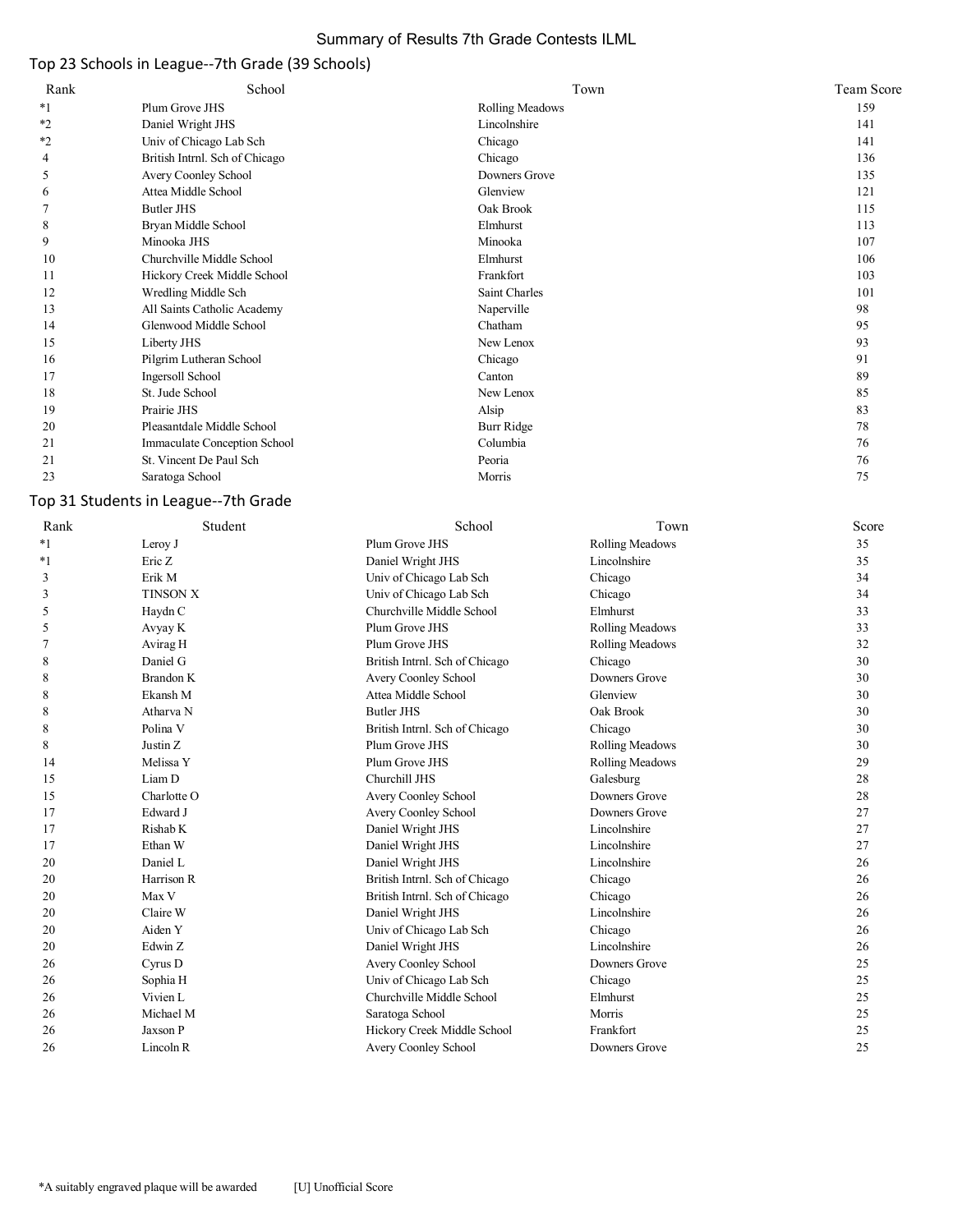# Summary of Results 7th Grade Contests ILML Regional Standings

### **Adams, Champaign, Fulton, Grundy, Kane, Kendall, Knox, Lake, Mercer, Monroe, Peoria, Saint Clair, Sangamon, Tazewell, Will**

Top Schools in Region

| Rank | School                      | Town          | Team Score |
|------|-----------------------------|---------------|------------|
|      | Daniel Wright JHS           | Lincolnshire  | 141        |
|      | Minooka JHS                 | Minooka       | 107        |
|      | Hickory Creek Middle School | Frankfort     | 103        |
|      | Wredling Middle Sch         | Saint Charles | 101        |

Top Students in Region

| Rank     | Student  | School            | Town         | Score              |
|----------|----------|-------------------|--------------|--------------------|
|          | Eric Z   | Daniel Wright JHS | Lincolnshire | ں ر                |
| $\gamma$ | Liam D   | Churchill JHS     | Galesburg    | 28                 |
|          | Rishab K | Daniel Wright JHS | Lincolnshire | ົ<br><u>_</u>      |
|          | Ethan W  | Daniel Wright JHS | Lincolnshire | $\sim$<br><u>_</u> |

#### **Cook CH, Cook NE, Cook NW, Cook SE, Cook SW**

#### Top Schools in Region

| Rank | School                         | Town                   | <b>Team Score</b> |
|------|--------------------------------|------------------------|-------------------|
|      | Plum Grove JHS                 | <b>Rolling Meadows</b> | 159               |
|      | Univ of Chicago Lab Sch        | Chicago                | 141               |
|      | British Intrnl. Sch of Chicago | Chicago                | 136               |
|      | Attea Middle School            | Glenview               | 121               |

### Top Students in Region

| Rank | Student  | School                  | Town                   | Score                    |
|------|----------|-------------------------|------------------------|--------------------------|
|      | Leroy J  | Plum Grove JHS          | Rolling Meadows        | 35                       |
|      | Erik M   | Univ of Chicago Lab Sch | Chicago                | 34                       |
|      | TINSON X | Univ of Chicago Lab Sch | Chicago                | 34                       |
| 4    | Avyay K  | Plum Grove JHS          | <b>Rolling Meadows</b> | $\mathbf{\hat{z}}$<br>33 |

#### **Du Page**

### Top Schools in Region

| Rank | School                    | Town          | <b>Team Score</b> |
|------|---------------------------|---------------|-------------------|
| $*1$ | Avery Coonley School      | Downers Grove | 135               |
|      | Butler JHS                | Oak Brook     | 115               |
|      | Bryan Middle School       | Elmhurst      | 113               |
|      | Churchville Middle School | Elmhurst      | 106               |

| Rank | Student     | School                    | Town          | Score    |
|------|-------------|---------------------------|---------------|----------|
|      | Havdn C     | Churchville Middle School | Elmhurst      | <u>.</u> |
|      | Brandon K   | Avery Coonley School      | Downers Grove | 30       |
|      | Atharva N   | Butler JHS                | Oak Brook     | 30       |
|      | Charlotte O | Avery Coonley School      | Downers Grove | 28       |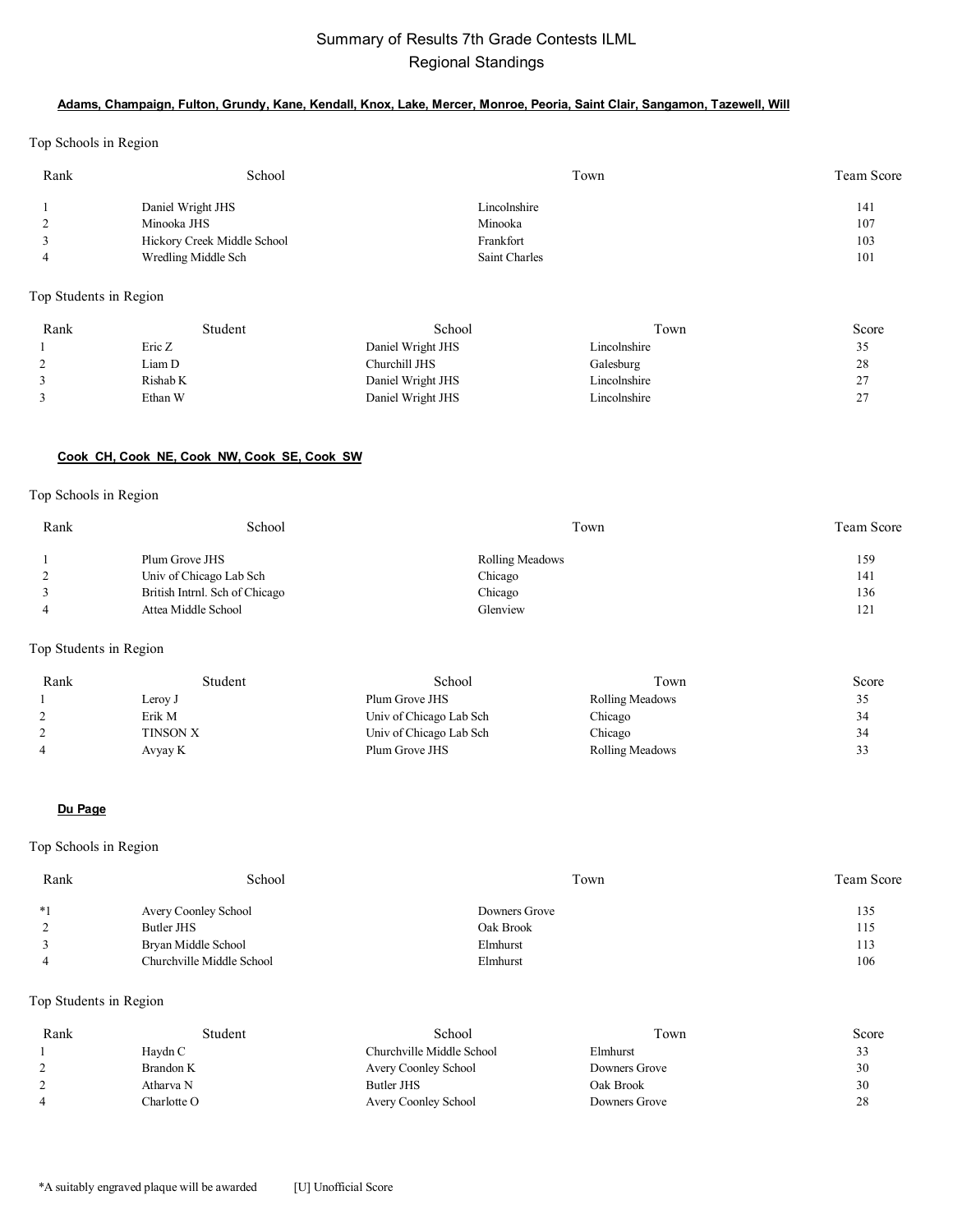# Summary of Results 8th Grade Contests ILML

# Top 23 Schools in League--8th Grade (40 Schools)

| School<br>Rank                                 | Town<br>Team Score |
|------------------------------------------------|--------------------|
| $*_{1}$<br>Daniel Wright JHS<br>Lincolnshire   | 167                |
| $*_{2}$<br>Univ of Chicago Lab Sch<br>Chicago  | 158                |
| Downers Grove<br>3<br>Avery Coonley School     | 154                |
| Plum Grove JHS<br>Rolling Meadows<br>4         | 142                |
| Attea Middle School<br>Glenview<br>5           | 141                |
| Elmhurst<br>Bryan Middle School<br>6           | 138                |
| British Intrnl. Sch of Chicago<br>Chicago      | 133                |
| Glenwood Middle School<br>Chatham<br>8         | 129                |
| Oak Brook<br>Butler JHS<br>9                   | 126                |
| 9<br>Pleasantdale Middle School<br>Burr Ridge  | 126                |
| Frankfort<br>11<br>Hickory Creek Middle School | 125                |
| Prairie JHS<br>Alsip<br>11                     | 125                |
| Minooka JHS<br>13<br>Minooka                   | 118                |
| Manhattan JHS<br>14<br>Manhattan               | 113                |
| Churchville Middle School<br>Elmhurst<br>15    | 110                |
| Immaculate Conception School<br>Columbia<br>16 | 108                |
| New Lenox<br>17<br>Liberty JHS                 | 107                |
| 18<br>St. Vincent De Paul Sch<br>Peoria        | 105                |
| 19<br>Ingersoll School<br>Canton               | 103                |
| Villa Park<br>20<br>Albright Middle School     | 100                |
| Saint Charles<br>21<br>Wredling Middle Sch     | 99                 |
| 22<br>Lansing Christian School<br>Lansing      | 96                 |
| Pilgrim Lutheran School<br>23<br>Chicago       | 94                 |

# Top 36 Students in League--8th Grade

| Rank    | Student          | School                         | Town            | Score |
|---------|------------------|--------------------------------|-----------------|-------|
| $*_{1}$ | Bolei (benny) W  | Univ of Chicago Lab Sch        | Chicago         | 35    |
| $*2$    | Jonathan H       | Daniel Wright JHS              | Lincolnshire    | 34    |
| $*2$    | Akshay S         | Daniel Wright JHS              | Lincolnshire    | 34    |
| $*2$    | Richard X        | Daniel Wright JHS              | Lincolnshire    | 34    |
| 5       | Victor C         | Univ of Chicago Lab Sch        | Chicago         | 33    |
| 5       | Angela H         | Daniel Wright JHS              | Lincolnshire    | 33    |
| 5       | Shomak T         | Wredling Middle Sch            | Saint Charles   | 33    |
| 5       | Daniel W         | Univ of Chicago Lab Sch        | Chicago         | 33    |
| 9       | Lawrence G       | Daniel Wright JHS              | Lincolnshire    | 32    |
| 9       | Alex Z           | Avery Coonley School           | Downers Grove   | 32    |
| 11      | Everett B        | Avery Coonley School           | Downers Grove   | 31    |
| 11      | Henry C          | Avery Coonley School           | Downers Grove   | 31    |
| 13      | Zoeya A          | Glenwood Middle School         | Chatham         | 30    |
| 13      | Yeon Woo C       | Attea Middle School            | Glenview        | 30    |
| 13      | Benjamin M       | Avery Coonley School           | Downers Grove   | 30    |
| 13      | Krithik P        | Avery Coonley School           | Downers Grove   | 30    |
| 13      | Cole S           | Avery Coonley School           | Downers Grove   | 30    |
| 18      | Zara K           | <b>Butler JHS</b>              | Oak Brook       | 29    |
| 18      | Stephen L        | Hickory Creek Middle School    | Frankfort       | 29    |
| 18      | John L           | Bryan Middle School            | Elmhurst        | 29    |
| 18      | Ethan L          | Plum Grove JHS                 | Rolling Meadows | 29    |
| 18      | Henry O          | St. Vincent De Paul Sch        | Peoria          | 29    |
| 18      | Arnav S          | Plum Grove JHS                 | Rolling Meadows | 29    |
| 18      | Liam V           | Liberty JHS                    | New Lenox       | 29    |
| 18      | Rachel X         | Univ of Chicago Lab Sch        | Chicago         | 29    |
| 26      | Emilia (Emily) A | Univ of Chicago Lab Sch        | Chicago         | 28    |
| 26      | Caspar C         | Attea Middle School            | Glenview        | 28    |
| 26      | Muskaan K        | Pleasantdale Middle School     | Burr Ridge      | 28    |
| 26      | Anu K            | Attea Middle School            | Glenview        | 28    |
| 26      | Ryan K           | Plum Grove JHS                 | Rolling Meadows | 28    |
| 26      | Eliana K         | Attea Middle School            | Glenview        | 28    |
| 26      | Dayita M         | Plum Grove JHS                 | Rolling Meadows | 28    |
| 26      | Manthra M        | Plum Grove JHS                 | Rolling Meadows | 28    |
| 26      | Lexi S           | British Intrnl. Sch of Chicago | Chicago         | 28    |
| 26      | Ariya S          | Bryan Middle School            | Elmhurst        | 28    |
| 26      | Alexander Z      | British Intrnl. Sch of Chicago | Chicago         | 28    |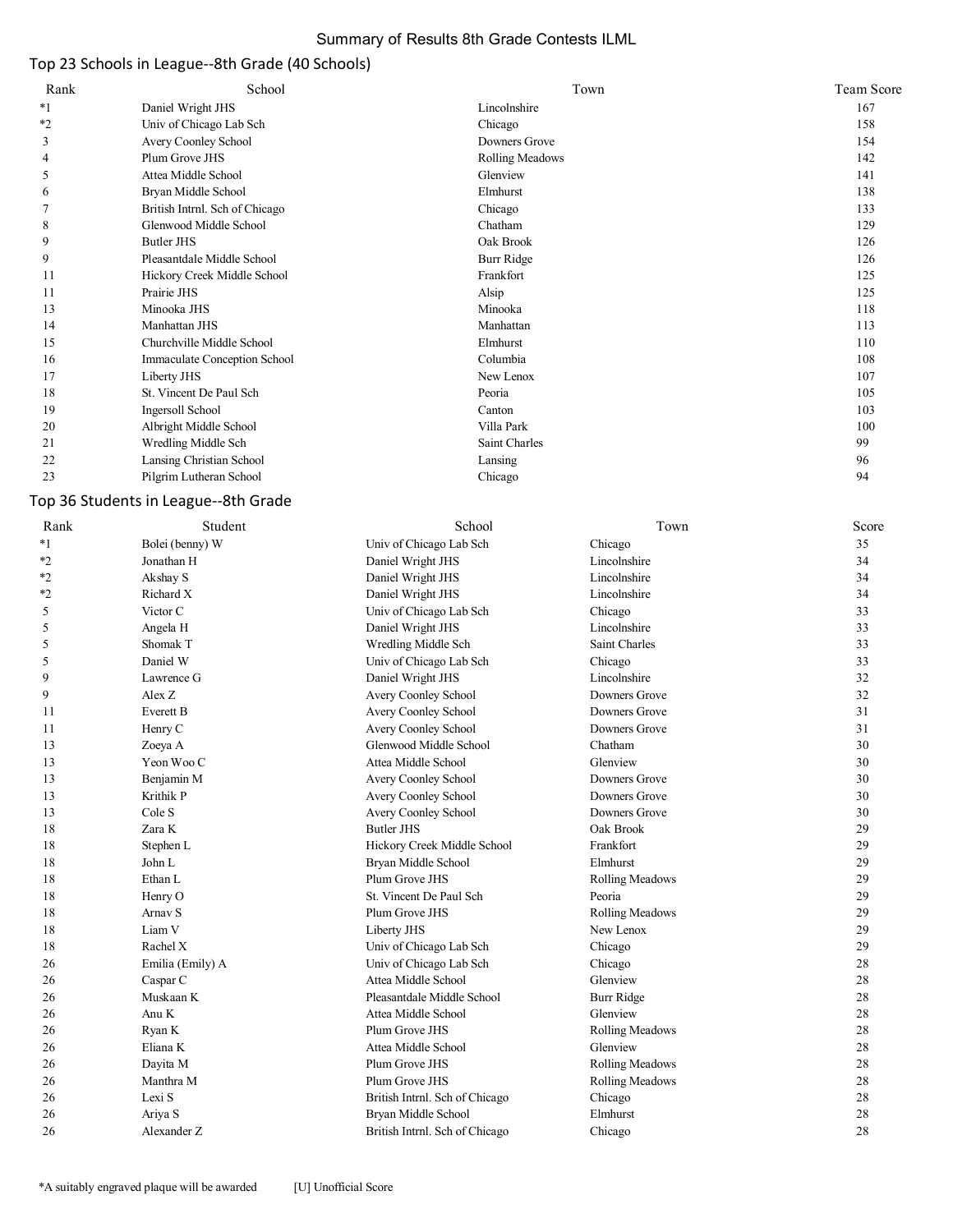# Summary of Results 8th Grade Contests ILML Regional Standings

### **Adams, Champaign, Fulton, Grundy, Kane, Kendall, Knox, Lake, Mercer, Monroe, Peoria, Saint Clair, Sangamon, Tazewell, Will**

Top Schools in Region

| Rank | School                      | Town         | Team Score |
|------|-----------------------------|--------------|------------|
|      | Daniel Wright JHS           | Lincolnshire | 167        |
|      | Glenwood Middle School      | Chatham      | 129        |
|      | Hickory Creek Middle School | Frankfort    | 125        |
|      | Minooka JHS                 | Minooka      | 118        |

Top Students in Region

| Rank           | Student    | School              | Town          | Score |
|----------------|------------|---------------------|---------------|-------|
|                | Jonathan H | Daniel Wright JHS   | Lincolnshire  | 34    |
|                | Akshay S   | Daniel Wright JHS   | Lincolnshire  | 34    |
|                | Richard X  | Daniel Wright JHS   | Lincolnshire  | 34    |
| $\overline{4}$ | Angela H   | Daniel Wright JHS   | Lincolnshire  |       |
| $\overline{4}$ | Shomak T   | Wredling Middle Sch | Saint Charles |       |

### **Cook CH, Cook NE, Cook NW, Cook SE, Cook SW**

#### Top Schools in Region

| Rank | School                         | Town            | <b>Team Score</b> |
|------|--------------------------------|-----------------|-------------------|
|      | Univ of Chicago Lab Sch        | Chicago         | 158               |
|      | Plum Grove JHS                 | Rolling Meadows | 142               |
|      | Attea Middle School            | Glenview        | 141               |
|      | British Intrnl. Sch of Chicago | Chicago         | 133               |

| Rank | Student         | School                  | Town     | Score |
|------|-----------------|-------------------------|----------|-------|
|      | Bolei (benny) W | Univ of Chicago Lab Sch | Chicago  | 35    |
|      | Victor C        | Univ of Chicago Lab Sch | Chicago  | 33    |
|      | Daniel W        | Univ of Chicago Lab Sch | Chicago  | 33    |
|      | Yeon Woo C      | Attea Middle School     | Glenview | 30    |